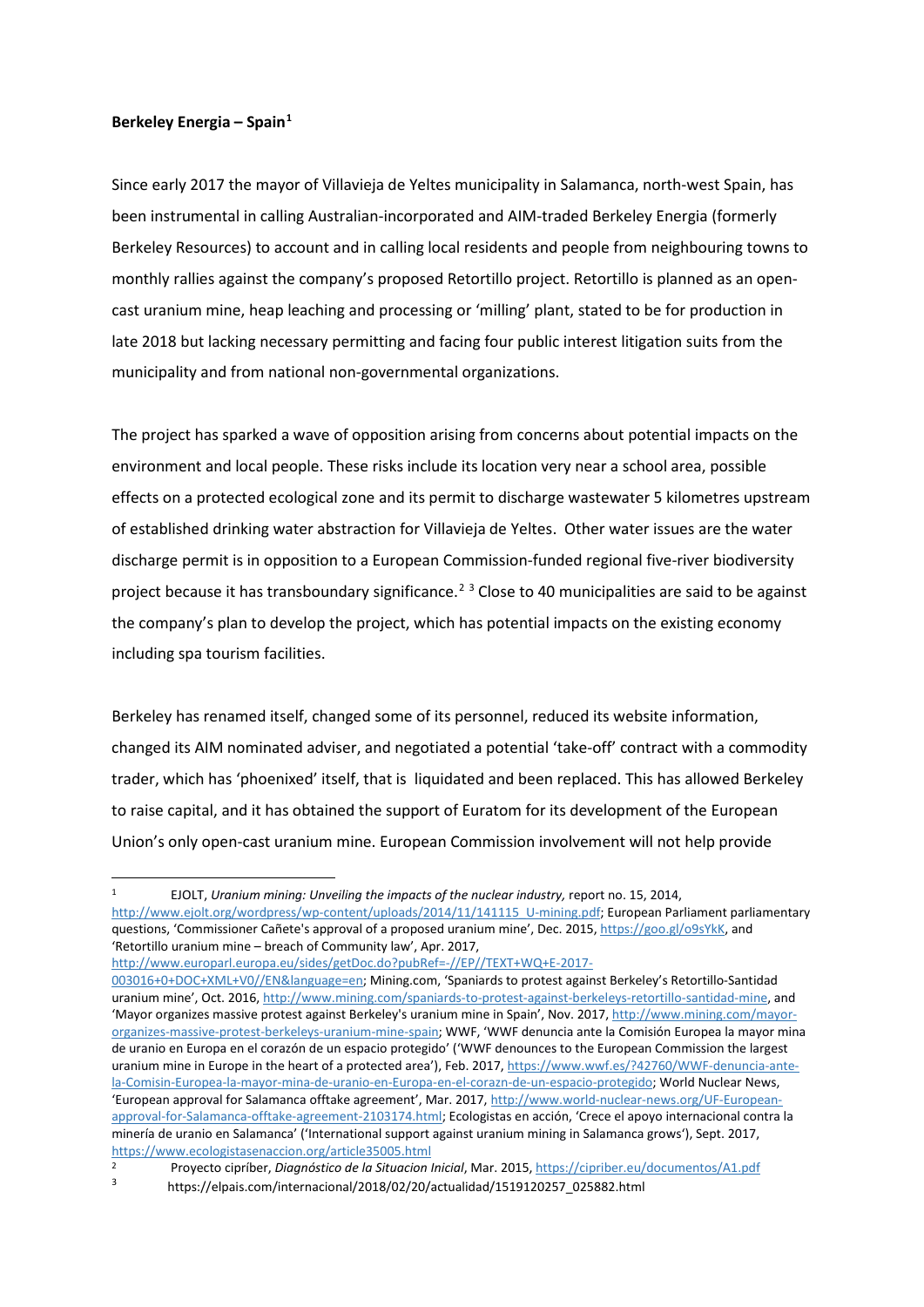sufficient environmental information in a timely manner to assist public participation in decision-making.<sup>[4](#page-1-0)</sup> With the need for more transparency, the continued involvement of former Spanish state officials Cañete and Lamela creates at best unfavourable impressions<sup>[5](#page-1-1)</sup>. While the Commission in its 2012 verification report on existing former uranium mining sites in Spain, some of which are under reclamation, had been informative about applicable costs, methods and requirements on treating toxic waste, it did raise however continuing questions about the relationships between Berkeley and state uranium mining agency ENUSA.<sup>[6](#page-1-2)</sup>

Potential radiation impacts are being identified by the growing social movement, who argue that the EIA process omitted consideration of ore processing .

*Human rights abused or at risk*  Right to information $<sup>7</sup>$  $<sup>7</sup>$  $<sup>7</sup>$ </sup> Right to health<sup>[8](#page-1-4)</sup> Right to livelihood/adequate standard of living<sup>[9](#page-1-5)</sup> Right to a safe and healthy natural environment<sup>[10](#page-1-6)</sup>

## *What the company says[11](#page-1-7)*

Berkeley Energia claims on its website to have developed 'a good neighbour and business partner

<span id="page-1-1"></span>

<span id="page-1-0"></span><sup>&</sup>lt;sup>4</sup> The relationship between the Parliament, Commission and Euratom is constitutionally uncertain.<br><sup>5</sup> Green light for a controversial uranium mine, https://corporateeurope.org/power-lobbies/2016/03/disputedcommissioner-ca-ete-involved-new-controversies

<span id="page-1-2"></span><sup>6</sup> European Commission DG Energy, *Southern and western Spain – former uranium installations and national monitoring*, technical report[, https://ec.europa.eu/energy/sites/ener/files/documents/tech\\_report\\_spain\\_2012\\_en.pdf,](https://ec.europa.eu/energy/sites/ener/files/documents/tech_report_spain_2012_en.pdf)  4.4.1.3, 4.4.1.5, 4.4.3 et al.

<span id="page-1-3"></span><sup>7</sup> UN General Assembly, 'Calling of an International Conference on Freedom of Information', Resolution 59, 1946, [https://documents-dds-ny.un.org/doc/RESOLUTION/GEN/NR0/033/10/IMG/NR003310.pdf?OpenElement;](https://documents-dds-ny.un.org/doc/RESOLUTION/GEN/NR0/033/10/IMG/NR003310.pdf?OpenElement) International Covenant on Civil and Political Rights, 1966[, http://www.ohchr.org/en/professionalinterest/pages/ccpr.aspx,](http://www.ohchr.org/en/professionalinterest/pages/ccpr.aspx) Art. 19; UN Economic Commission for Europe, Convention on Access to Information, Public Participation in Decision-making and Access to Justice in Environmental Matters (Aarhus Convention), 1998,

<span id="page-1-4"></span>https://www.unece.org/fileadmin/DAM/env/pp/documents/cep43e.pdf<br><sup>8</sup> Universal Declaration of Human Rights, 1948, [http://www.un.org/en/universal-declaration-human-rights/,](http://www.un.org/en/universal-declaration-human-rights/) Art. 25; International Covenant on Economic, Social and Cultural Rights, 1966,

<span id="page-1-5"></span>[http://www.ohchr.org/EN/ProfessionalInterest/Pages/CESCR.aspx,](http://www.ohchr.org/EN/ProfessionalInterest/Pages/CESCR.aspx) Art. 12.<br>9 Universal Declaration of Human Rights, 1948, [http://www.un.org/en/universal-declaration-human-rights/,](http://www.un.org/en/universal-declaration-human-rights/) Art. 25; International Covenant on Economic, Social and Cultural Rights, 1966,

<span id="page-1-6"></span>[http://www.ohchr.org/EN/ProfessionalInterest/Pages/CESCR.aspx,](http://www.ohchr.org/EN/ProfessionalInterest/Pages/CESCR.aspx) Art. 11.

An emerging human right: UN Environment, 'Human rights and the environment', n.d. (2015),

[http://web.unep.org/divisions/delc/human-rights-and-environment;](http://web.unep.org/divisions/delc/human-rights-and-environment) D. Shelton, Professor of Law, Notre Dame University, 'Human rights, health and environmental protection: Linkages in law and practice', background paper for the World Health Organization, n.d.[, http://www.who.int/hhr/information/Human\\_Rights\\_Health\\_and\\_Environmental\\_Protection.pdf](http://www.who.int/hhr/information/Human_Rights_Health_and_Environmental_Protection.pdf)

<span id="page-1-7"></span>Berkeley Energia, company website, includin[g https://www.berkeleyenergia.com/salamanca-project-overview,](https://www.berkeleyenergia.com/salamanca-project-overview) and *2017 Annual Report*[, https://www.berkeleyenergia.com/wp-content/uploads/2017/09/Berkeley-Annual-Report-](https://www.berkeleyenergia.com/wp-content/uploads/2017/09/Berkeley-Annual-Report-2017_Merged.pdf)[2017\\_Merged.pdf;](https://www.berkeleyenergia.com/wp-content/uploads/2017/09/Berkeley-Annual-Report-2017_Merged.pdf) Mining.com, 'Spaniards to protest against Berkeley's Retortillo-Santidad uranium mine', Oct. 2016, <http://www.mining.com/spaniards-to-protest-against-berkeleys-retortillo-santidad-mine>